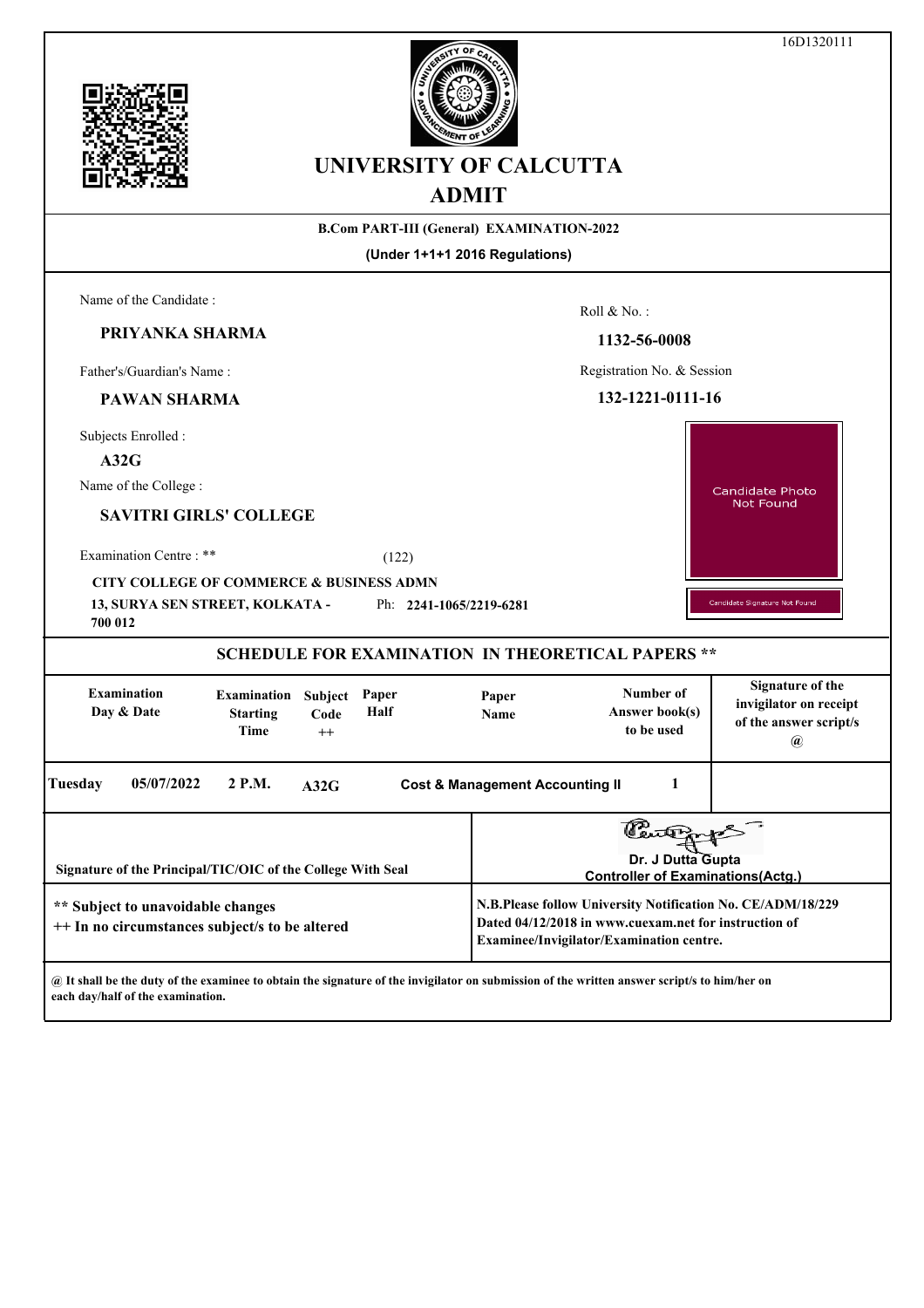



# **UNIVERSITY OF CALCUTTA ADMIT**

#### **B.Com PART-III (General) EXAMINATION-2022**

**(Under 1+1+1 2010 Regulations)**

Name of the Candidate :

# **NIMMI SINGH**

Father's/Guardian's Name :

### **KUSHLESH SINGH**

Subjects Enrolled :

**A31G, A32G, A33G**

Name of the College :

# **SAVITRI GIRLS' COLLEGE**

Examination Centre : \*\* (122)

## **CITY COLLEGE OF COMMERCE & BUSINESS ADMN**

**13, SURYA SEN STREET, KOLKATA -**  Ph: **2241-1065/2219-6281**

**700 012**

| <b>Examination</b><br>Day & Date                                                    |                             | <b>Examination</b><br><b>Starting</b><br>Time               | <b>Subject</b><br>Code<br>$++$ | Paper<br>Half                                                                      | Paper<br><b>Name</b>        | Number of<br>Answer book(s)<br>to be used                                                                                                                        | Signature of the<br>invigilator on receipt<br>of the answer script/s<br>$\mathbf{a}$ |  |
|-------------------------------------------------------------------------------------|-----------------------------|-------------------------------------------------------------|--------------------------------|------------------------------------------------------------------------------------|-----------------------------|------------------------------------------------------------------------------------------------------------------------------------------------------------------|--------------------------------------------------------------------------------------|--|
| Tuesday<br>Tuesday                                                                  | 05/07/2022<br>05/07/2022    | 10 A.M.<br>2 P.M.                                           | A31G<br>A32G                   | <b>Financial Accounting III</b><br>1<br><b>Cost &amp; Management Accounting II</b> |                             |                                                                                                                                                                  |                                                                                      |  |
|                                                                                     | <b>Wednesday 06/07/2022</b> | 10 A.M.                                                     | A33G                           |                                                                                    | <b>Financial Management</b> |                                                                                                                                                                  |                                                                                      |  |
|                                                                                     |                             | Signature of the Principal/TIC/OIC of the College With Seal |                                |                                                                                    |                             | Dr. J Dutta Gupta<br><b>Controller of Examinations(Actg.)</b>                                                                                                    |                                                                                      |  |
| ** Subject to unavoidable changes<br>++ In no circumstances subject/s to be altered |                             |                                                             |                                |                                                                                    |                             | N.B.Please follow University Notification No. CE/ADM/18/229<br>Dated 04/12/2018 in www.cuexam.net for instruction of<br>Examinee/Invigilator/Examination centre. |                                                                                      |  |

**@ It shall be the duty of the examinee to obtain the signature of the invigilator on submission of the written answer script/s to him/her on each day/half of the examination.**

Roll & No. :

#### **1132-56-5027**

Registration No. & Session

#### **132-1221-0382-14**



Nimmi Bingh.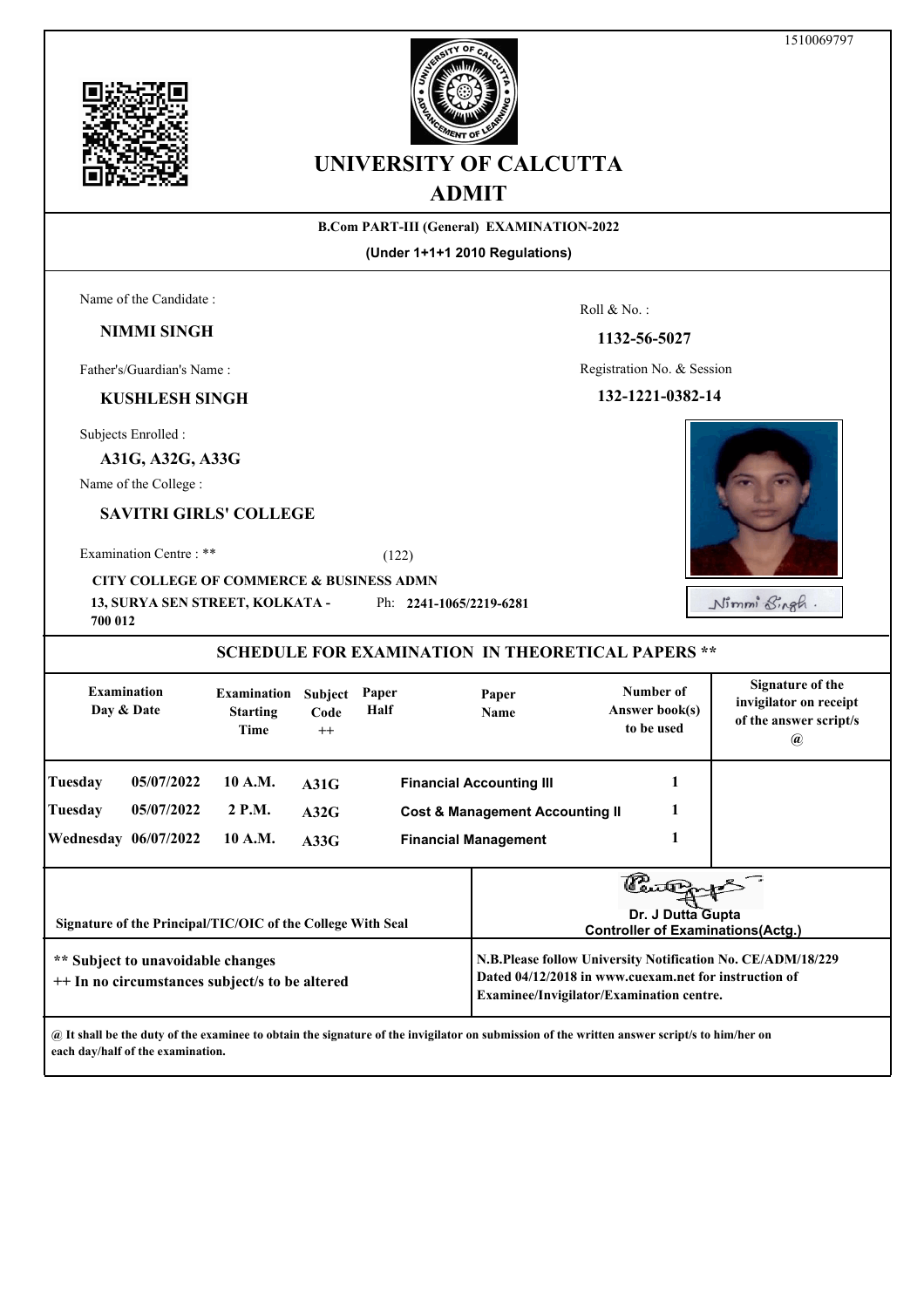



# **UNIVERSITY OF CALCUTTA ADMIT**

#### **B.Com PART-III (General) EXAMINATION-2022**

**(Under 1+1+1 2010 Regulations)**

Roll & No. :

Registration No. & Session

**1132-56-5061**

Name of the Candidate :

**VANDANA SINGH**

Father's/Guardian's Name :

## **RAM BABU SINGH**

Subjects Enrolled :

**A31G**

Name of the College :

## **SAVITRI GIRLS' COLLEGE**

Examination Centre : \*\* (122)

**CITY COLLEGE OF COMMERCE & BUSINESS ADMN**

**13, SURYA SEN STREET, KOLKATA -**  Ph: **2241-1065/2219-6281**

**700 012**

**SCHEDULE FOR EXAMINATION IN THEORETICAL PAPERS \*\* Signature of the Examination Number of Examination Subject Paper Paper invigilator on receipt Day & Date Starting Half Answer book(s) Code Name of the answer script/s Time to be used ++ @ Tuesday 10 A.M. 05/07/2022 A31G Financial Accounting III 1** ใP. ธ **Dr. J Dutta Gupta Signature of the Principal/TIC/OIC of the College With Seal Controller of Examinations(Actg.)N.B.Please follow University Notification No. CE/ADM/18/229 \*\* Subject to unavoidable changes Dated 04/12/2018 in www.cuexam.net for instruction of ++ In no circumstances subject/s to be altered Examinee/Invigilator/Examination centre.**

**@ It shall be the duty of the examinee to obtain the signature of the invigilator on submission of the written answer script/s to him/her on each day/half of the examination.**

Vandance Bloggh.

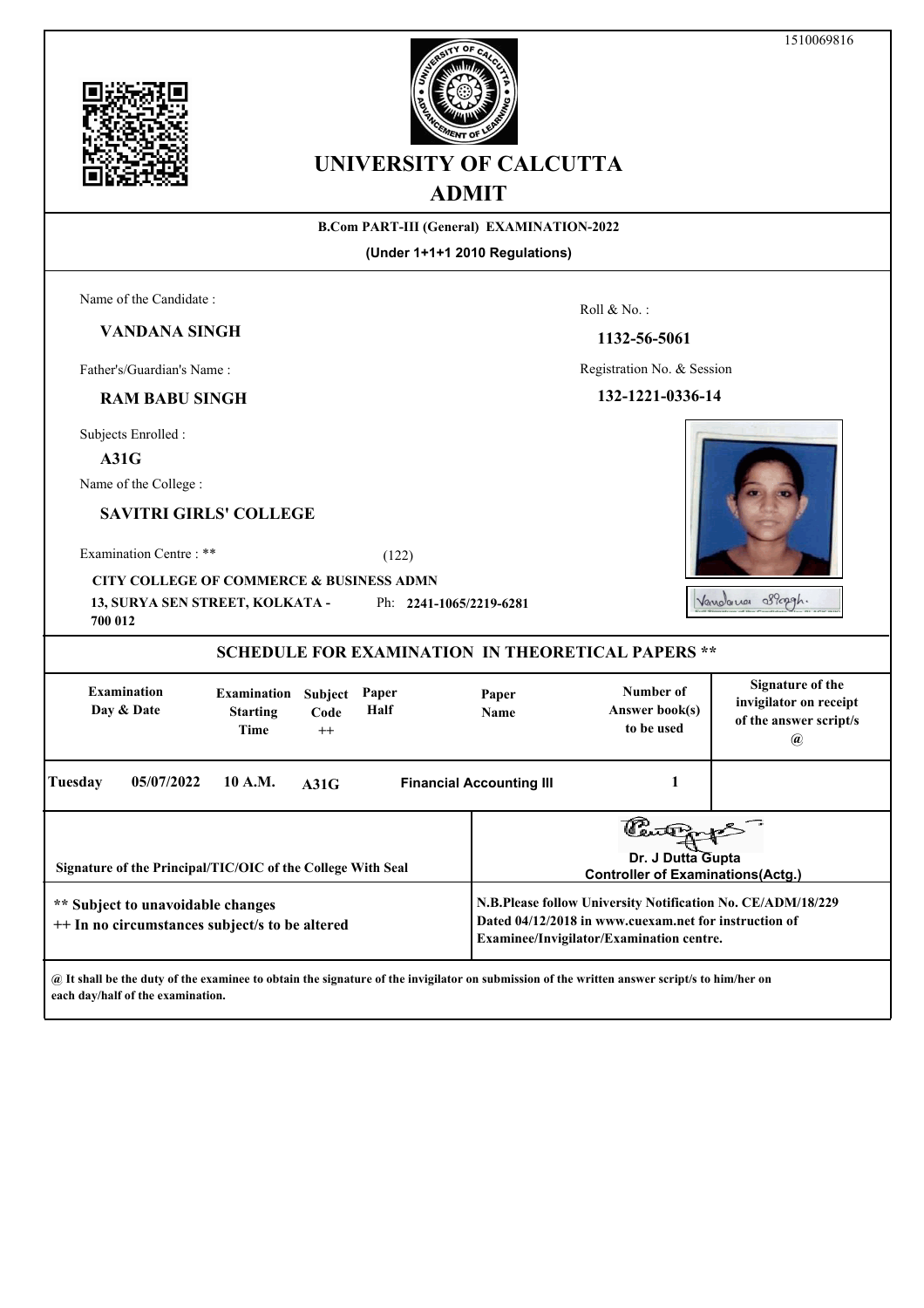16D1320012





# **UNIVERSITY OF CALCUTTA ADMIT**

### **B.Com PART-III (Honours) EXAMINATION-2022**

**(Under 1+1+1 2016 Regulations)**

Name of the Candidate :

# **NIKITA PUROHIT**

Father's/Guardian's Name :

# **RAJENDRA PUROHIT**

Subjects Enrolled :

**A31A, A32A, A33A, A34A, A35A, ENVS**

Name of the College :

## **SAVITRI GIRLS' COLLEGE**

Examination Centre : \*\* (122)

**CITY COLLEGE OF COMMERCE & BUSINESS ADMN**

**13, SURYA SEN STREET, KOLKATA -**  Ph: **2241-1065/2219-6281**

**700 012**

# **SCHEDULE FOR EXAMINATION IN THEORETICAL PAPERS \*\***

| <b>Examination</b><br>Day & Date |                                   | <b>Examination</b><br><b>Starting</b><br><b>Time</b>        | Subject<br>Code<br>$++$ | Paper<br>Half               | Paper<br>Name                                                              | Number of<br><b>Answer book(s)</b><br>to be used                                                                                                                 | Signature of the<br>invigilator on receipt<br>of the answer script/s<br>$\omega$ |
|----------------------------------|-----------------------------------|-------------------------------------------------------------|-------------------------|-----------------------------|----------------------------------------------------------------------------|------------------------------------------------------------------------------------------------------------------------------------------------------------------|----------------------------------------------------------------------------------|
| Tuesday                          | 05/07/2022                        | 10 A.M.                                                     | A31A                    |                             | <b>Financial Accounting III</b>                                            | 1                                                                                                                                                                |                                                                                  |
| <b>Wednesday 06/07/2022</b>      |                                   | 10 A.M.                                                     | A32A                    | $\mathbf{A}$                | <b>Economics II</b>                                                        |                                                                                                                                                                  |                                                                                  |
| Thursday                         | 07/07/2022                        | 10 A.M.                                                     | A32A                    | <sup>B</sup>                | <b>Advanced Business Mathematics</b>                                       | 1                                                                                                                                                                |                                                                                  |
| Monday                           | 01/08/2022                        | 2 P.M.                                                      | <b>ENVS</b>             |                             | <b>Environmental Studies (75+25)</b>                                       |                                                                                                                                                                  |                                                                                  |
| Tuesday                          | 02/08/2022                        | 10 A.M.                                                     | A33A                    |                             | <b>Indian Financial System &amp;</b><br><b>Financial Market Operations</b> |                                                                                                                                                                  |                                                                                  |
| <b>Wednesday 03/08/2022</b>      |                                   | 10 A.M.                                                     | A34A                    | <b>Financial Management</b> |                                                                            | 1                                                                                                                                                                |                                                                                  |
|                                  |                                   | Signature of the Principal/TIC/OIC of the College With Seal |                         |                             |                                                                            | Dr. J Dutta Gupta                                                                                                                                                | <b>Controller of Examinations (Actg.)</b>                                        |
|                                  | ** Subject to unavoidable changes | ++ In no circumstances subject/s to be altered              |                         |                             |                                                                            | N.B.Please follow University Notification No. CE/ADM/18/229<br>Dated 04/12/2018 in www.cuexam.net for instruction of<br>Examinee/Invigilator/Examination centre. |                                                                                  |

**@ It shall be the duty of the examinee to obtain the signature of the invigilator on submission of the written answer script/s to him/her on each day/half of the examination.**

Roll & No. :

#### **1132-51-0001**

Registration No. & Session

#### **132-1221-0012-16**

Candidate Photo Not Found

Candidate Signature Not Found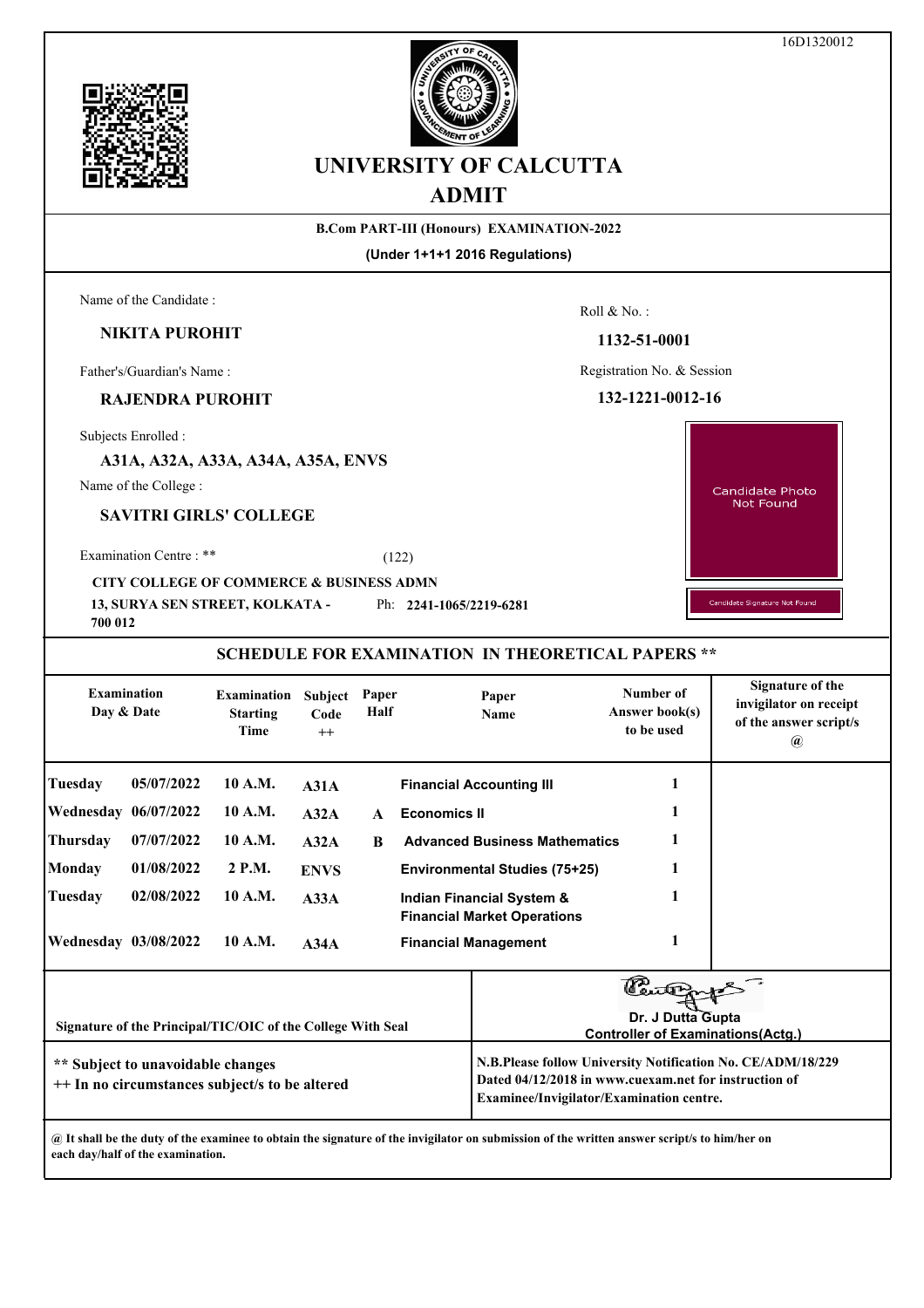



# **UNIVERSITY OF CALCUTTA ADMIT**

## **B.Com PART-III (Honours) EXAMINATION-2022**

**(Under 1+1+1 2010 Regulations)**

Name of the Candidate :

**ARATI SHARMA**

Father's/Guardian's Name :

### **BIMAL KUMAR SHARMA**

Subjects Enrolled :

**A34A**

Name of the College :

## **SAVITRI GIRLS' COLLEGE**

Examination Centre : \*\* (122)

**CITY COLLEGE OF COMMERCE & BUSINESS ADMN**

**13, SURYA SEN STREET, KOLKATA -**  Ph: **2241-1065/2219-6281**

| 700 012                                                                             |                                                |                                |               |                      |                                                                                                                                                                  |                                                                                                       |  |  |  |
|-------------------------------------------------------------------------------------|------------------------------------------------|--------------------------------|---------------|----------------------|------------------------------------------------------------------------------------------------------------------------------------------------------------------|-------------------------------------------------------------------------------------------------------|--|--|--|
| <b>SCHEDULE FOR EXAMINATION IN THEORETICAL PAPERS **</b>                            |                                                |                                |               |                      |                                                                                                                                                                  |                                                                                                       |  |  |  |
| <b>Examination</b><br>Day & Date                                                    | <b>Examination</b><br><b>Starting</b><br>Time  | <b>Subject</b><br>Code<br>$++$ | Paper<br>Half | Paper<br><b>Name</b> | Number of<br>Answer book(s)<br>to be used                                                                                                                        | Signature of the<br>invigilator on receipt<br>of the answer script/s<br>$\left(\boldsymbol{a}\right)$ |  |  |  |
| <b>Wednesday 03/08/2022</b>                                                         | 10 A.M.<br><b>Financial Management</b><br>A34A |                                |               |                      |                                                                                                                                                                  |                                                                                                       |  |  |  |
| Signature of the Principal/TIC/OIC of the College With Seal                         |                                                |                                |               |                      | Dr. J Dutta Gupta<br><b>Controller of Examinations(Actg.)</b>                                                                                                    |                                                                                                       |  |  |  |
| ** Subject to unavoidable changes<br>++ In no circumstances subject/s to be altered |                                                |                                |               |                      | N.B.Please follow University Notification No. CE/ADM/18/229<br>Dated 04/12/2018 in www.cuexam.net for instruction of<br>Examinee/Invigilator/Examination centre. |                                                                                                       |  |  |  |
|                                                                                     |                                                |                                |               |                      |                                                                                                                                                                  |                                                                                                       |  |  |  |

**@ It shall be the duty of the examinee to obtain the signature of the invigilator on submission of the written answer script/s to him/her on each day/half of the examination.**

Roll & No. :

Registration No. & Session

**1132-54-5001**

**132-1221-0024-13**

Sharma Arati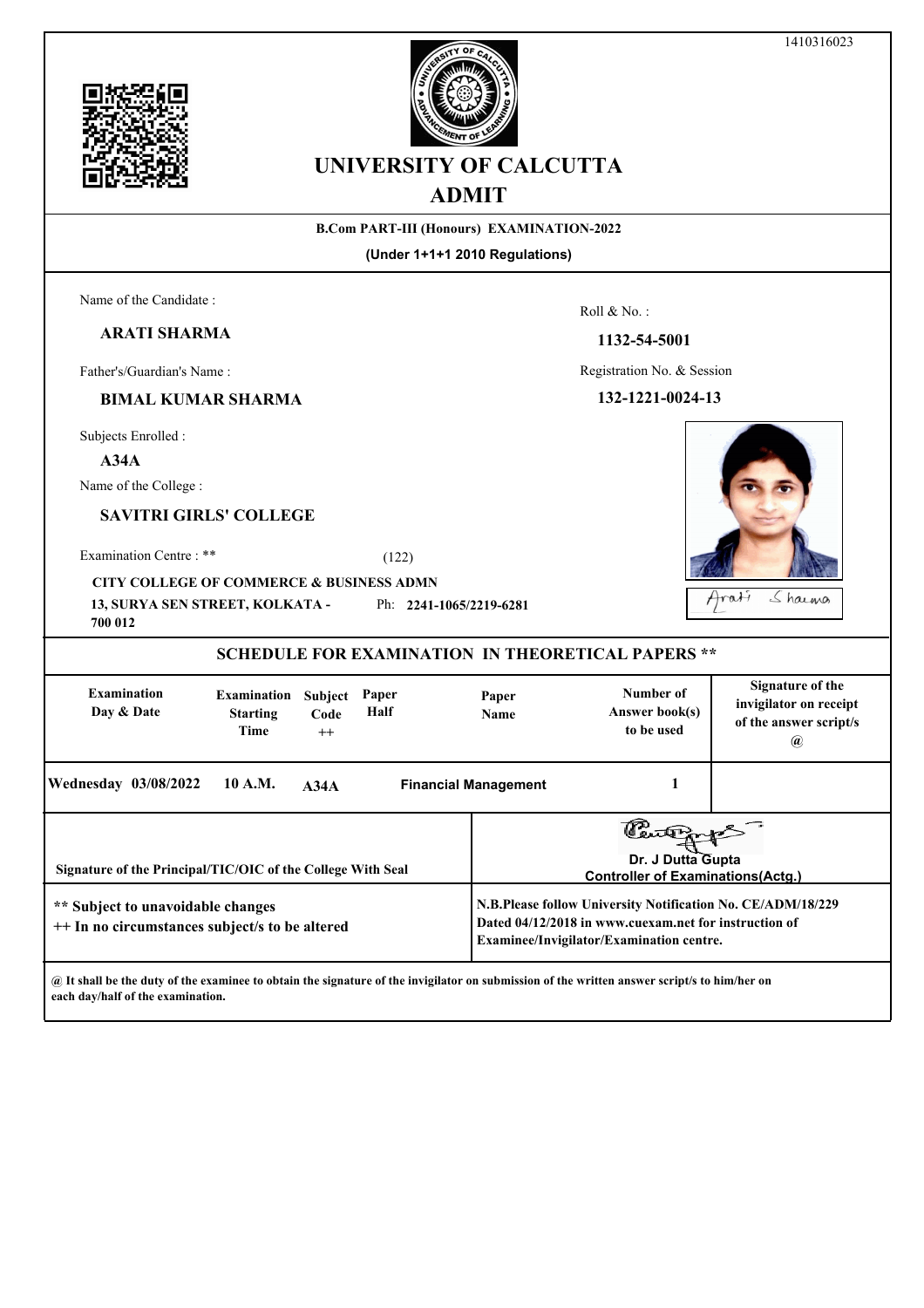



# **UNIVERSITY OF CALCUTTA ADMIT**

#### **B.Com PART-III (Honours) EXAMINATION-2022**

**(Under 1+1+1 2010 Regulations)**

Roll & No. :

Registration No. & Session

**1132-54-5014**

**132-1221-0005-13**

Name of the Candidate :

# **SEEMA PRAJAPATI**

Father's/Guardian's Name :

#### **BHIM PRAJAPATI**

Subjects Enrolled :

#### **A32A**

Name of the College :

## **SAVITRI GIRLS' COLLEGE**

Examination Centre : \*\* (122)

**CITY COLLEGE OF COMMERCE & BUSINESS ADMN**

**13, SURYA SEN STREET, KOLKATA -**  Ph: **2241-1065/2219-6281**

| 700 012                                                                                                                                            |            |                                               |                         |                   |                     |                                      |                                                                                                                                                                     |                                                                                    |
|----------------------------------------------------------------------------------------------------------------------------------------------------|------------|-----------------------------------------------|-------------------------|-------------------|---------------------|--------------------------------------|---------------------------------------------------------------------------------------------------------------------------------------------------------------------|------------------------------------------------------------------------------------|
|                                                                                                                                                    |            |                                               |                         |                   |                     |                                      | <b>SCHEDULE FOR EXAMINATION IN THEORETICAL PAPERS **</b>                                                                                                            |                                                                                    |
| <b>Examination</b><br>Day & Date                                                                                                                   |            | <b>Examination</b><br><b>Starting</b><br>Time | Subject<br>Code<br>$++$ | Paper<br>Half     |                     | Paper<br>Name                        | Number of<br>Answer book(s)<br>to be used                                                                                                                           | Signature of the<br>invigilator on receipt<br>of the answer script/s<br>$^{\,a\,}$ |
| <b>Wednesday 06/07/2022</b><br>Thursday                                                                                                            | 07/07/2022 | 10 A.M.<br>10 A.M.                            | A32A<br>A32A            | $\mathbf{A}$<br>R | <b>Economics II</b> | <b>Advanced Business Mathematics</b> |                                                                                                                                                                     |                                                                                    |
| Signature of the Principal/TIC/OIC of the College With Seal<br>** Subject to unavoidable changes<br>++ In no circumstances subject/s to be altered |            |                                               |                         |                   |                     |                                      | Dr. J Dutta Gupta<br><b>Controller of Examinations (Actg.)</b><br>Dated 04/12/2018 in www.cuexam.net for instruction of<br>Examinee/Invigilator/Examination centre. | N.B.Please follow University Notification No. CE/ADM/18/229                        |
|                                                                                                                                                    |            |                                               |                         |                   |                     |                                      |                                                                                                                                                                     |                                                                                    |

**@ It shall be the duty of the examinee to obtain the signature of the invigilator on submission of the written answer script/s to him/her on each day/half of the examination.**

Sæma Porajapati